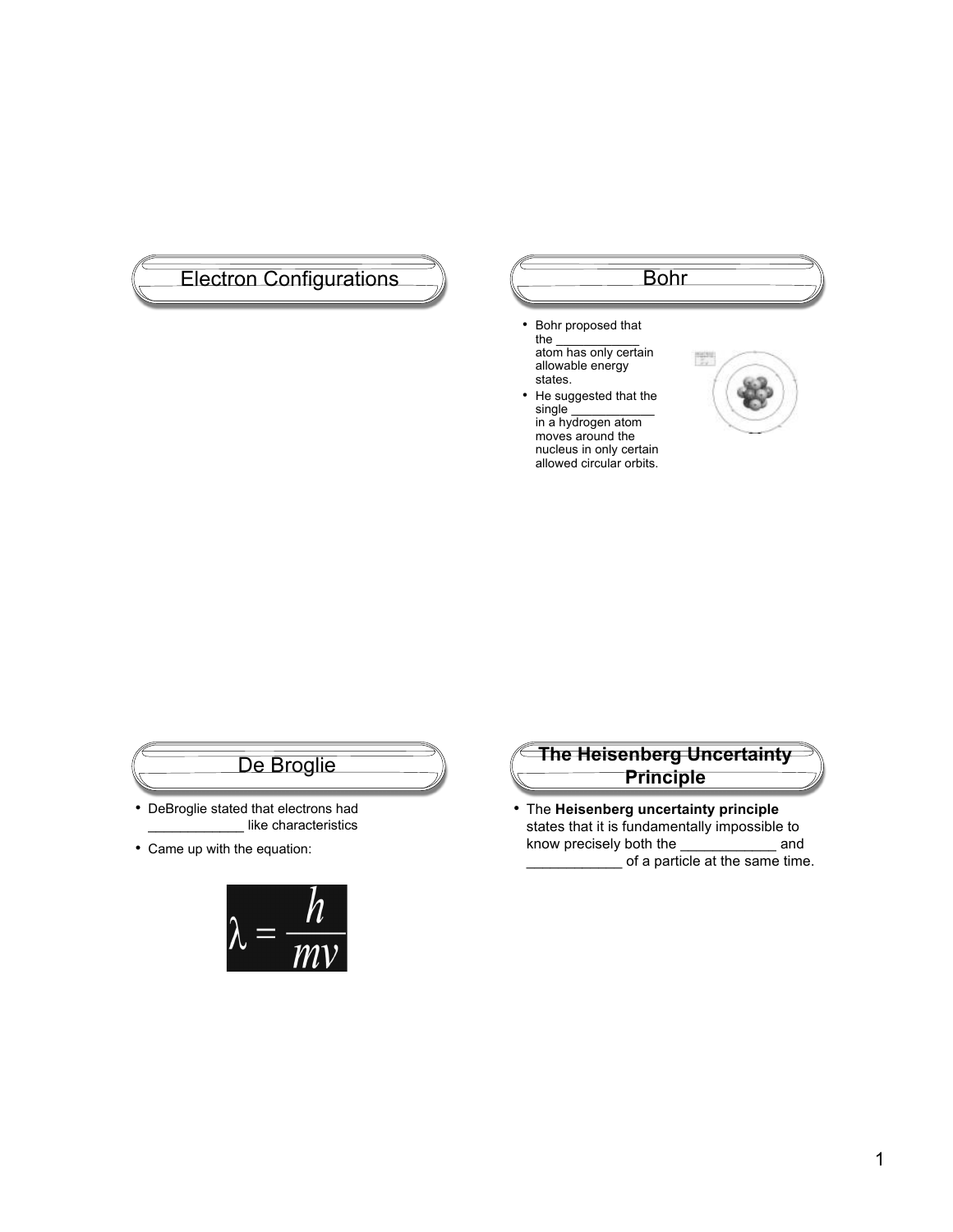

- Combined the ideas of Bohr & DeBroglie
- The atomic model in which electrons are treated as waves and particles is called the wave mechanical model of the atom or, more commonly, the

\_\_\_\_\_\_\_\_\_\_\_\_\_\_\_\_\_\_model of the

atom.

#### Electron Configuration

• **Electron configuration** – the arrangement of \_\_\_\_\_\_\_\_\_\_\_\_ in an atom



#### Pauli Exclusion Principle

- In order for 2 electrons to share an orbital, they must have \_\_\_\_\_\_\_\_\_\_\_\_
- In chemistry we designate spins with

 $\mathcal{L}=\mathcal{L}^{\mathcal{L}}$  . The set of the set of the set of the set of the set of the set of the set of the set of the set of the set of the set of the set of the set of the set of the set of the set of the set of the set of

• When 2 electrons enter an orbital, they must enter \_\_\_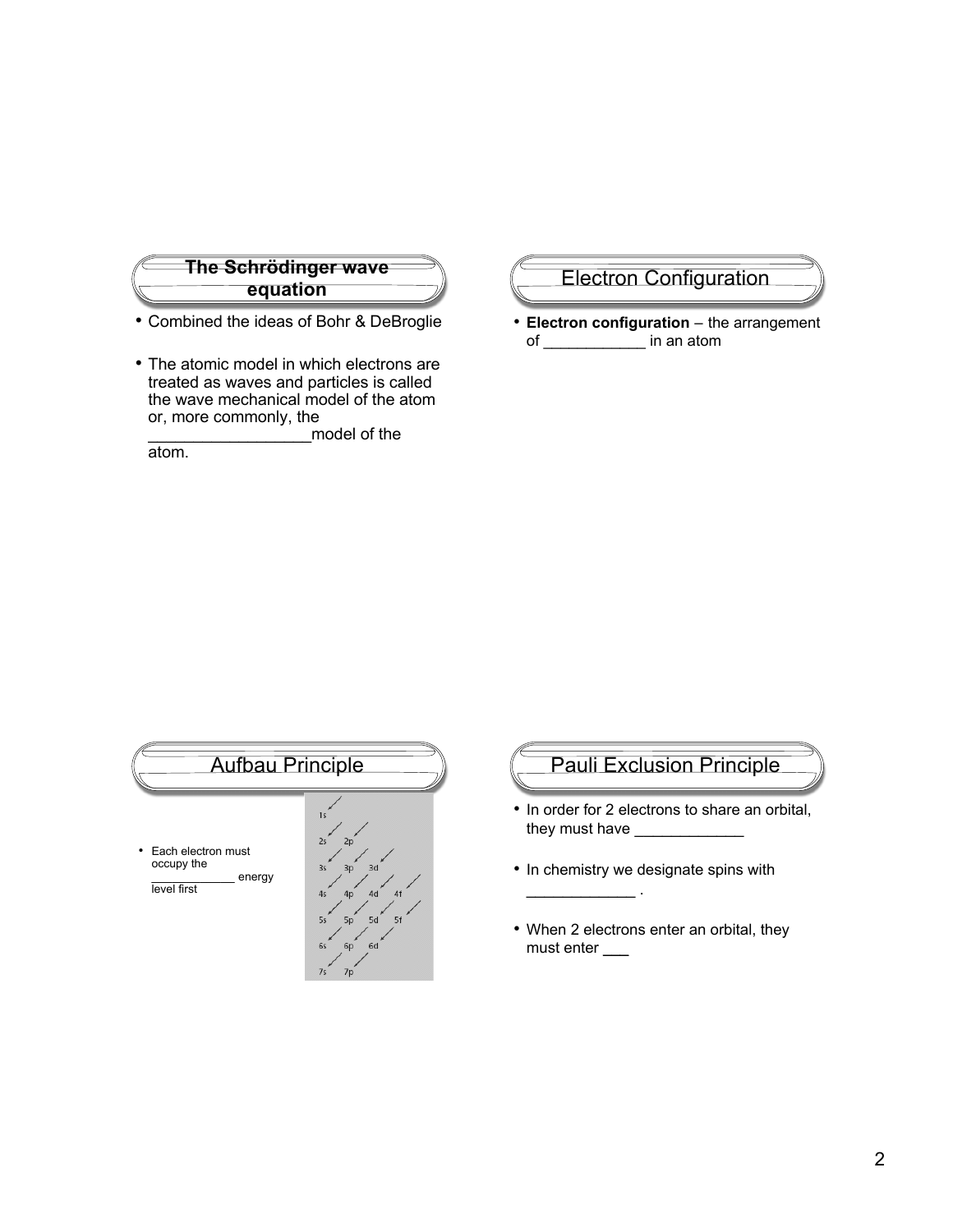#### Hund's Rule

- A single electron with the same spin must occupy each equal energy orbital before additional electrons will \_\_\_\_\_\_\_\_\_\_\_\_\_\_\_\_ up with opposite spins
- You must fill before you pair

#### Arrow Diagrams

- Before we begin writing arrow diagrams there are a few things you need to know
- s can hold a max of \_\_\_ electrons
- p can hold a max of \_\_\_ electrons
- d can hold a max of \_\_\_ electrons
- f can hold a max of \_\_\_ electrons

#### Arrow Diagrams

- s has 1 orbital
- p has 3 orbitals
- d has 5 orbitals
- f has 7 orbitals

# Arrow Diagrams

• Lastly, you need to know the sequence of orbitals. I will NOT give you this on a test!

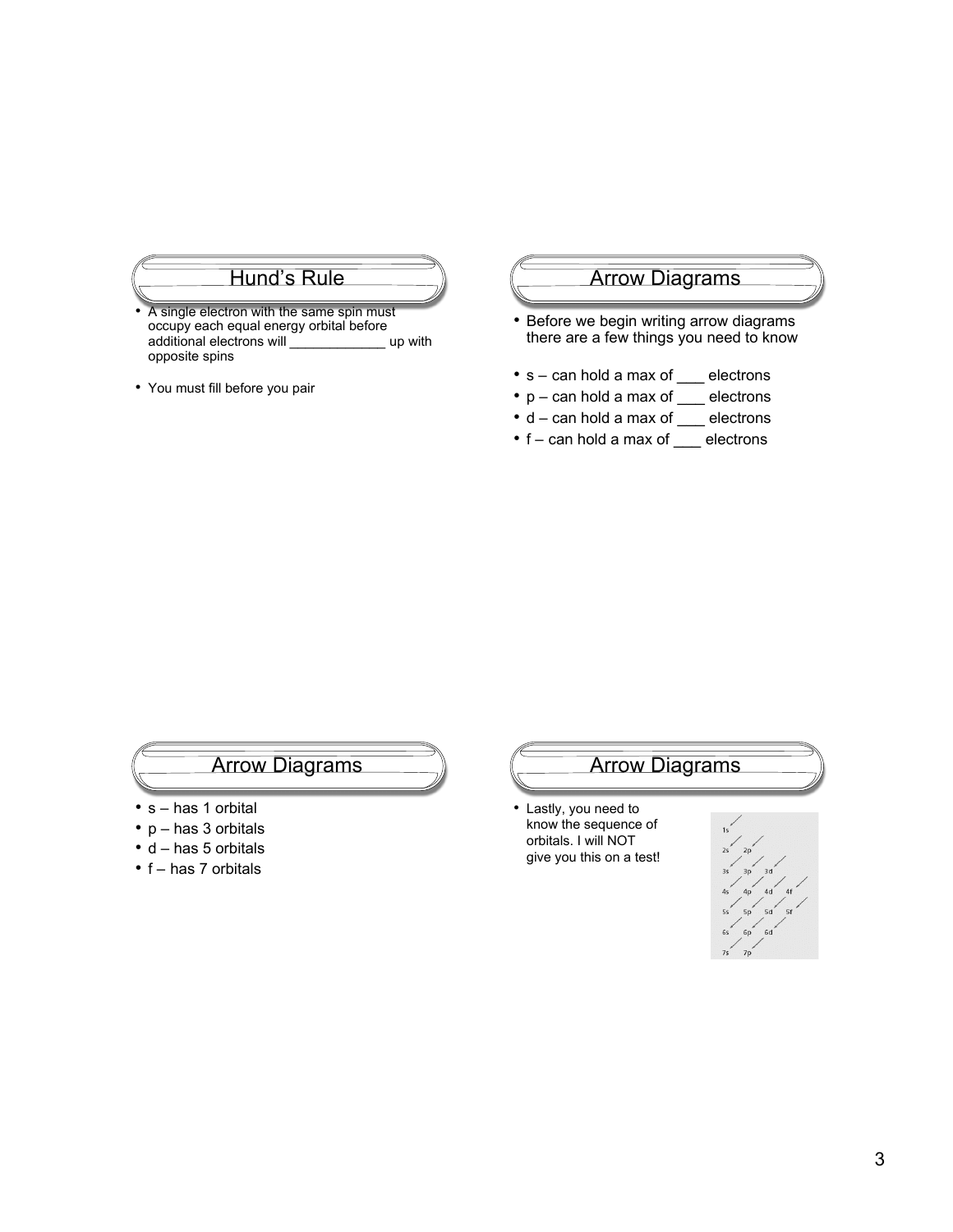# Arrow Diagrams

• Write the arrow diagram for sodium

Arrow Diagrams

• Draw the arrow diagram for Br

# Electron Configurations

- Writing electron configurations is just a shorter way to write an arrow diagram
- You start with 1s and continue the configuration until you get the correct number of electrons



• Write the full electron configuration for K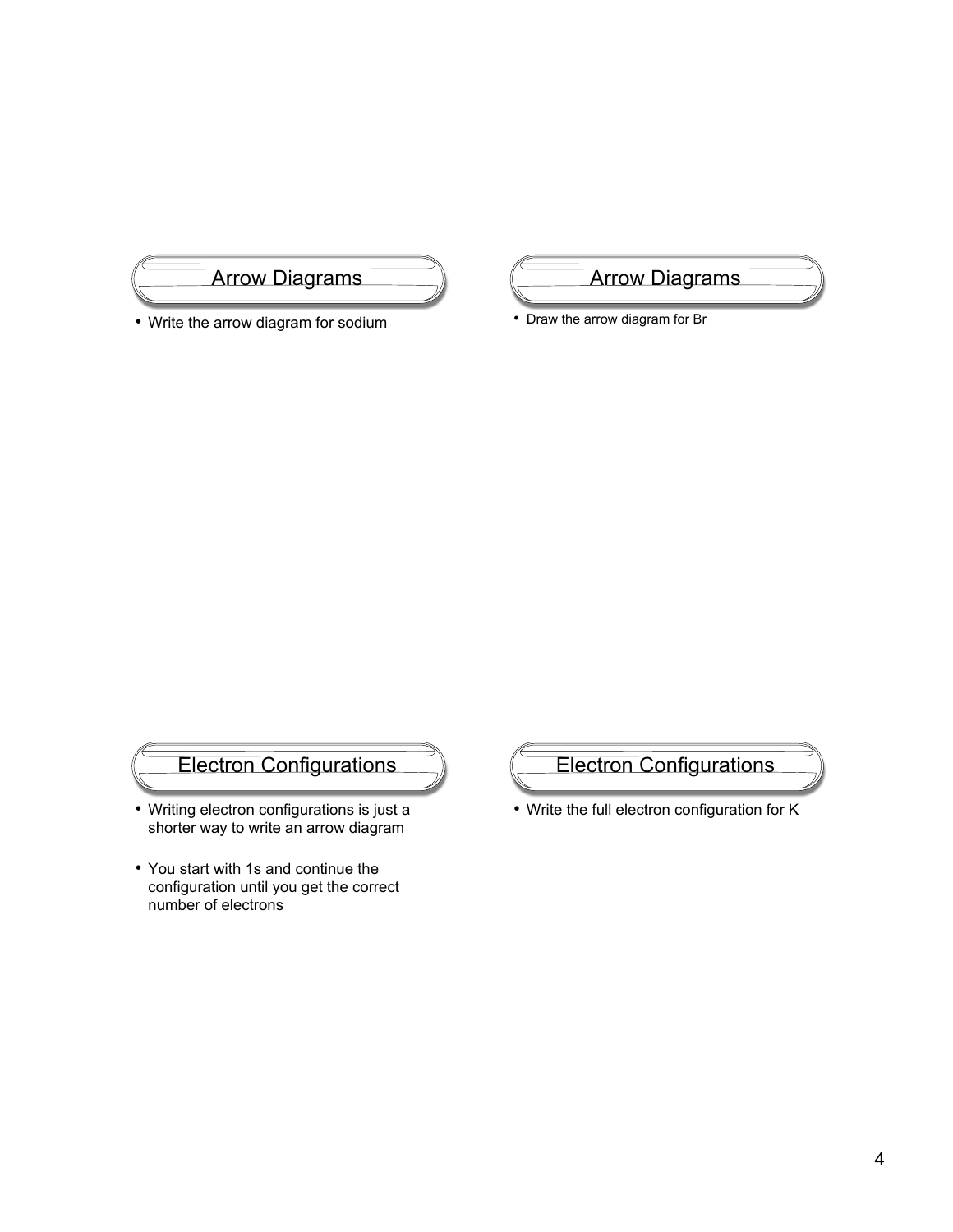#### Electron Configurations

- Write the full electron configuration for Kr
- Write the full electron configuration for P

## Noble Gas Configurations

- Noble Gas configuration is just a short hand way to write an electron configuration
- **Steps**
- 1. Find the element
- 2. Find the \_\_\_\_\_\_\_\_\_\_\_\_\_before that element (Group 8A) and place it in [brackets]
- 3. Move one spot
- 4. Start the configuration from there and keep going until you get to your element

#### Reading the periodic table

- **s block** the first 2 columns of the periodic table (starts with 1s)
- **p block** Groups 3A-8A, six columns (starts with 2p)
- **d block** the center portion of the periodic table consisting of 10 columns (starts with 3d)
- **f block** the two bottom rows of the periodic table consisting of 14 columns (starts with 4 f)

Noble Gas Configurations

• Write the noble gas configuration for Na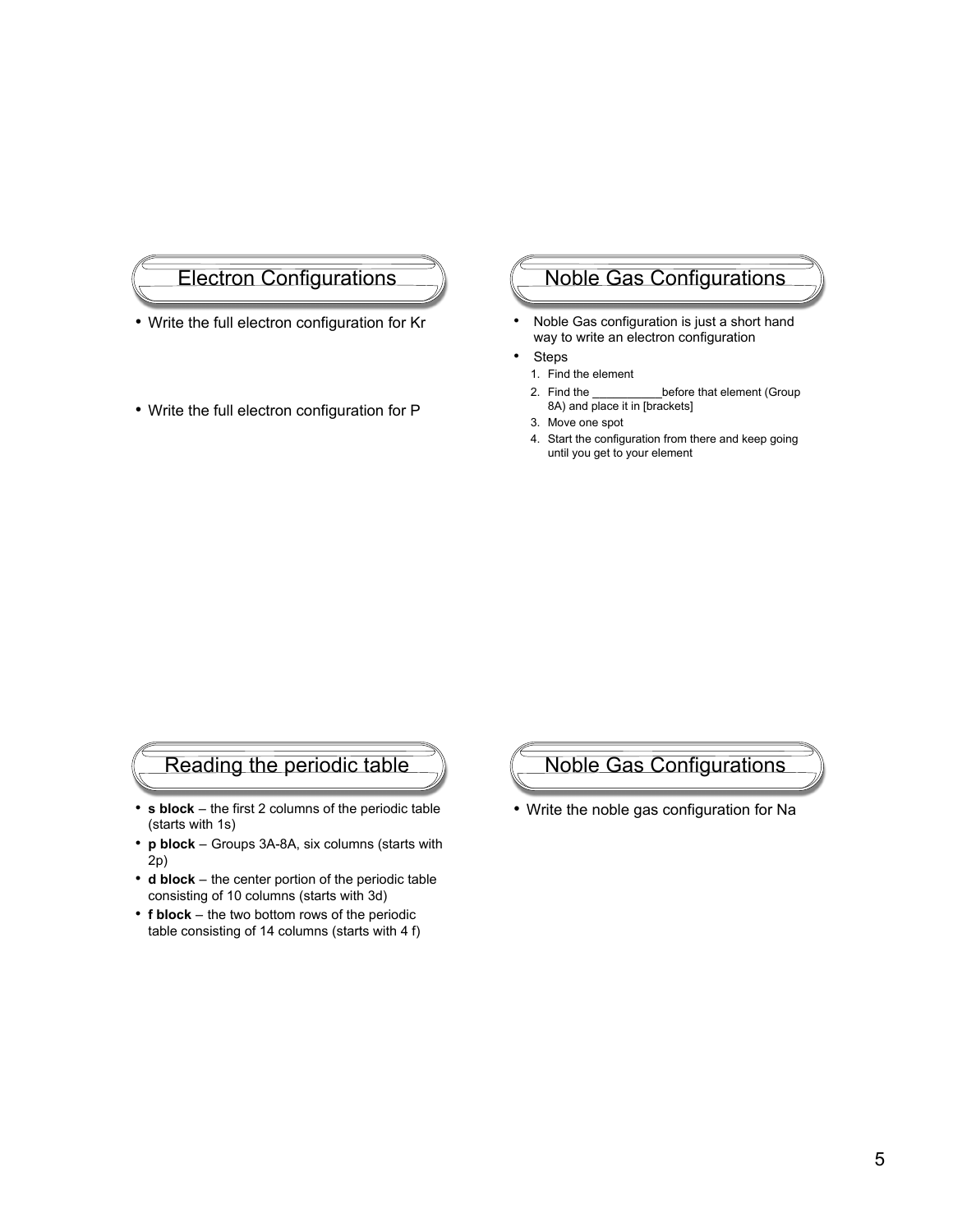# Noble Gas Configurations

- Write the noble gas configuration for Br
- Write the noble gas configuration for Mn

# Final Entry Configuration

- Final entry configuration the in an electron configuration
- It's like a road map to the element
- Can Identify the element

#### Final Entry Configuration

• What is the final entry configuration for Si?

# Final Entry Configuration

- What is the final entry configuration for Ag?
- What is the final entry configuration for Cl?
- What is the final entry configuration for Na?